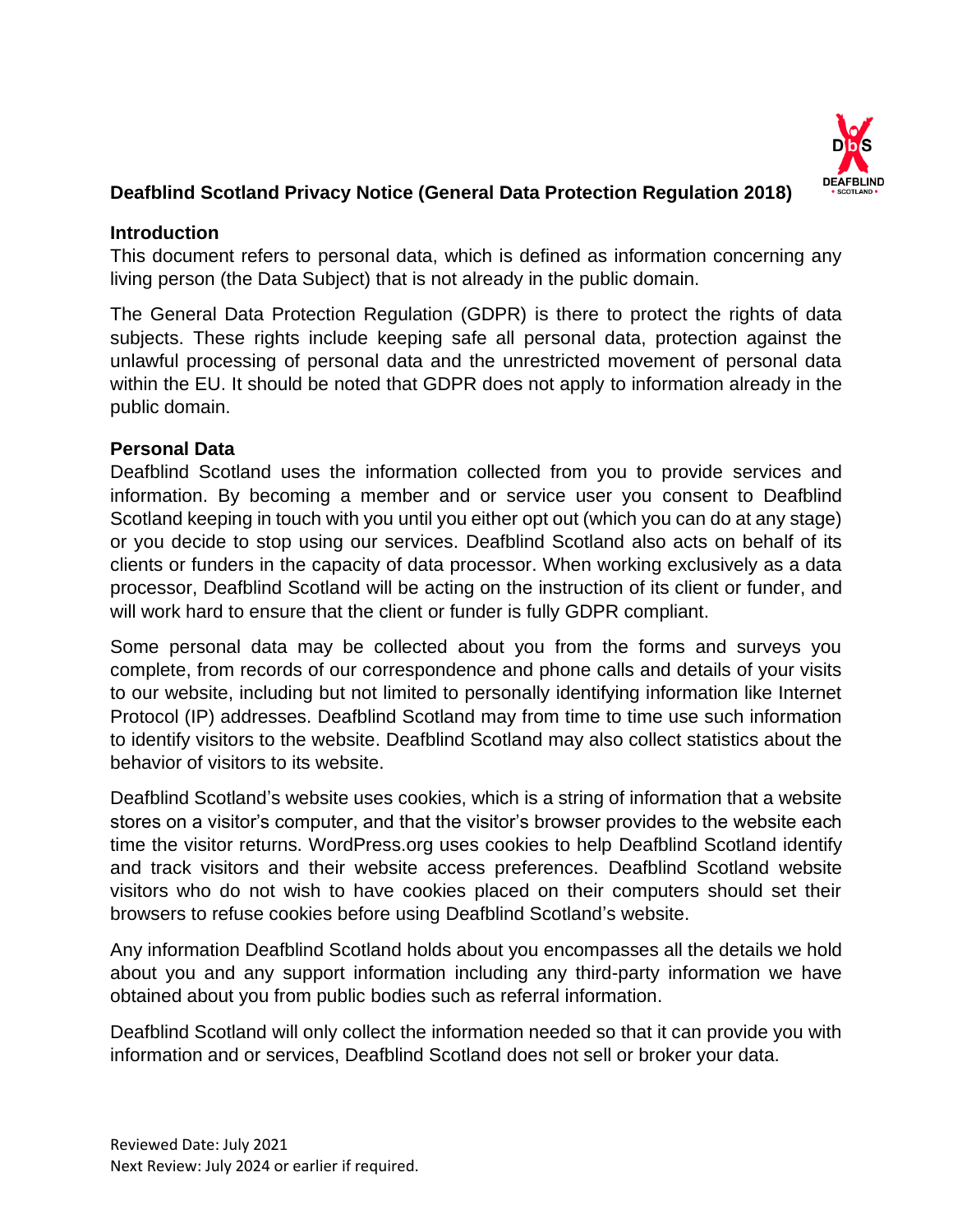### **Legal basis for processing any personal data**

To meet Deafblind Scotland's obligations; as a registered charity and registered service provider, to meet our regulator and contractor requirements.

### **Legitimate interests pursued by Deafblind Scotland**

To pursue the articles of association as outlined in our memorandum and articles "A society in which deafblind people have the permanent support and recognition necessary to be equal citizens" and to promote the services offered by Deafblind Scotland.

# **Consent**

Through agreeing to this privacy notice you are consenting to Deafblind Scotland processing your personal data for the purposes outlined. You can withdraw consent at any time by emailing [info@dbscotland.org.uk](mailto:info@dbscotland.org.uk) or writing to us, see last section for full contact details.

### **Disclosure**

Deafblind Scotland do not pass on information about you without your consent. However, Deafblind Scotland may disclose your Personal Information to meet legal obligations, regulations or valid governmental request, or to protect against imminent harm to the rights, property or safety of Deafblind Scotland, its clients and/or the wider community.

#### **Retention Policy**

Deafblind Scotland will process personal data during the duration of any contract and will continue to store only the personal data needed for five years after the contract has expired to meet any legal obligations. After five years any personal data not needed will be deleted.

# **Data storage**

Data is held in the UK using different (multiple) servers. Deafblind Scotland does not store personal data outside the EEA.

# **Your rights as a data subject**

At any point whilst Deafblind Scotland is in possession of or processing your personal data, all data subjects have the following rights:

- **Right of access** you have the right to request a copy of the information that we hold about you.
- **Right of rectification** you have a right to correct data that we hold about you that is inaccurate or incomplete.
- **Right to be forgotten** in certain circumstances you can ask for the data we hold about you to be erased from our records.
- **Right to restriction of processing** where certain conditions apply you have a right to restrict the processing.
- **Right of portability** you have the right to have the data we hold about you transferred to another organisation.

Reviewed Date: July 2021 Next Review: July 2024 or earlier if required.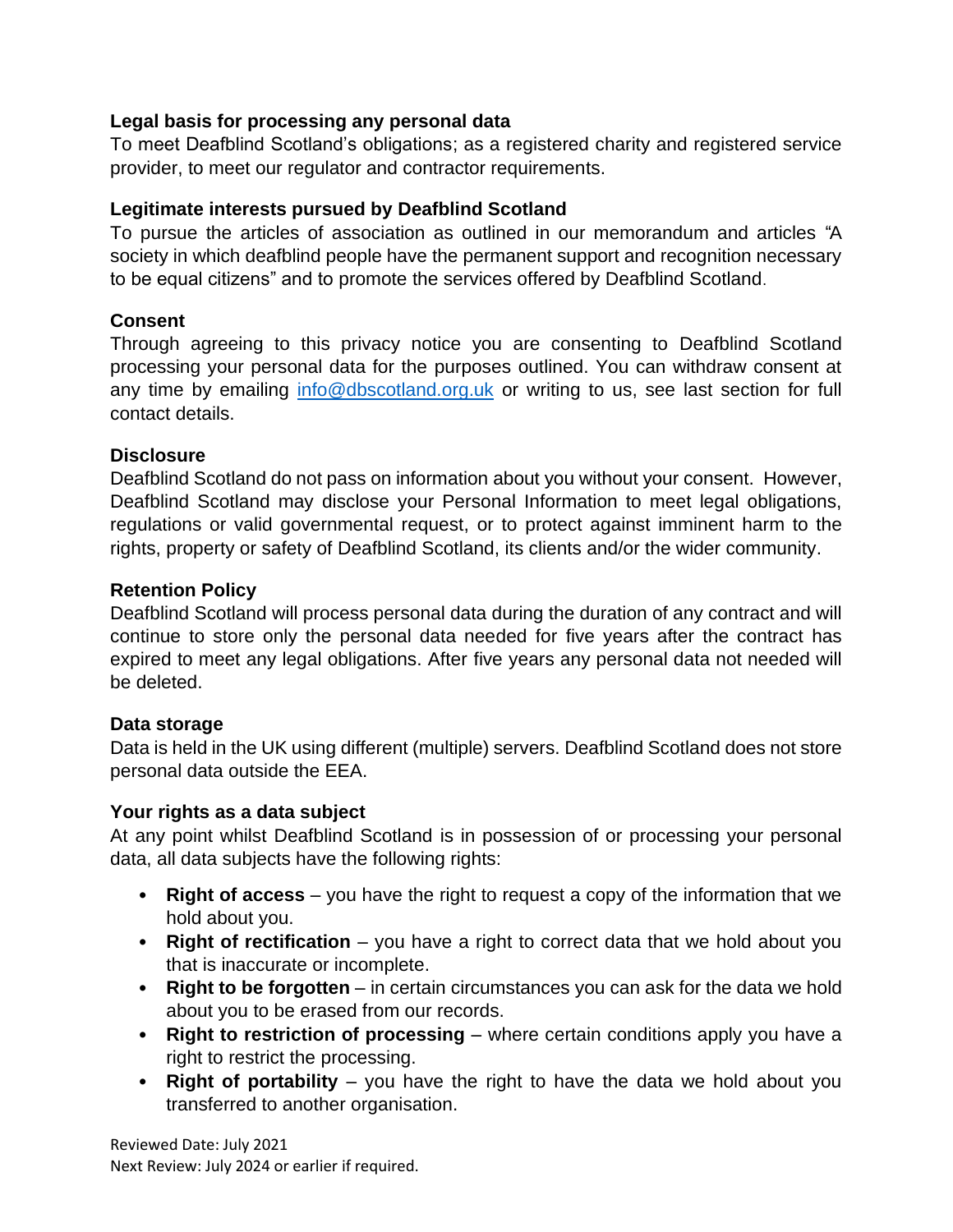- **Right to object** you have the right to object to certain types of processing such as direct marketing.
- **Right to object to automated processing, including profiling** you also have the right not to be subject to the legal effects of automated processing or profiling.

In the event that Deafblind Scotland refuses your request under rights of access, we will provide you with a reason as to why, which you have the right to legally challenge.

Deafblind Scotland at your request can confirm what information it holds about you and how it is processed.

# **You can request the following information:**

- Identity and the contact details of the person or organisation (Deafblind Scotland) that has determined how and why to process your data.
- Contact details of the data protection officer, where applicable.
- The purpose of the processing as well as the legal basis for processing.
- If the processing is based on the legitimate interests of Deafblind Scotland or a third party such as one of its clients, information about those interests.
- The categories of personal data collected, stored and processed.
- Recipient(s) or categories of recipients that the data is/will be disclosed to.
- How long the data will be stored.
- Details of your rights to correct, erase, restrict or object to such processing.
- Information about your right to withdraw consent at any time.
- How to lodge a complaint with the supervisory authority (Data Protection Regulator).
- Whether the provision of personal data is a statutory or contractual requirement, or a requirement necessary to enter into a contract, as well as whether you are obliged to provide the personal data and the possible consequences of failing to provide such data.
- The source of personal data if it wasn't collected directly from you.
- Any details and information of automated decision making, such as profiling, and any meaningful information about the logic involved, as well as the significance and expected consequences of such processing.

# **To access what personal data is held, identification will be required**

Deafblind Scotland will accept the following forms of ID when information on your personal data is requested: a copy of your national ID card, driving license, passport, birth certificate and a utility bill not older than three months. A minimum of one piece of photographic ID listed above and a supporting document is required. If Deafblind Scotland is dissatisfied with the quality, further information may be sought before personal data can be released.

All requests should be made to info@dbscotland.org.uk or by phoning 0141 777 6111 or writing to us at the address further below.